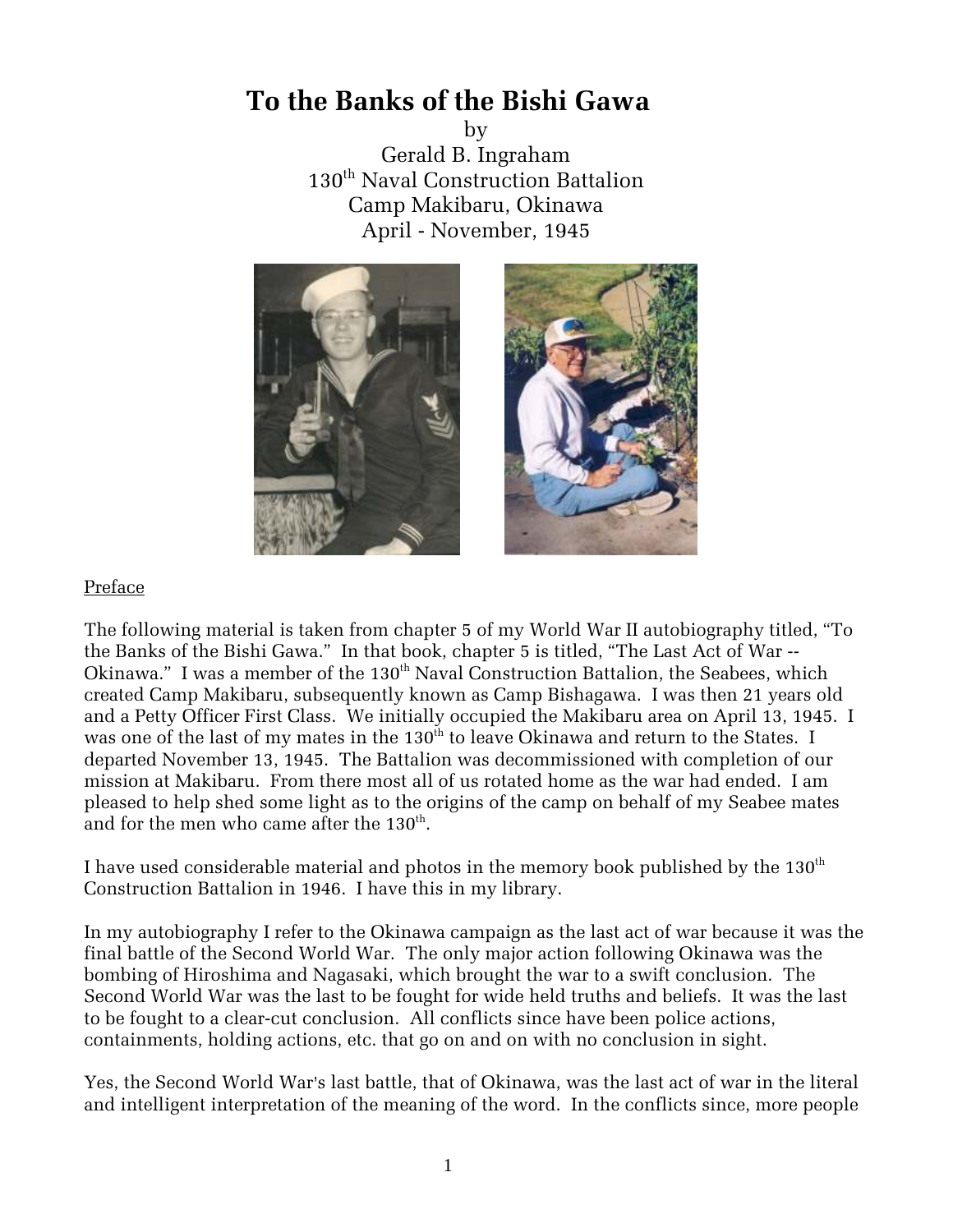are dying than ever before for goals undefined and in conflicts of a new kind, international terrorism.

Our Arrival on the Southeast Coast, April 1, 1945



On April 1, 1945, LST-838 carrying part of the  $130<sup>th</sup>$  and the convoy bringing the rest of the Battalion and the Second Marine Division arrived off the southeast coast of Okinawa. The Second Marine Division was assigned to conduct a feint landing operation on the Minatoga beaches 40 miles southeast of the actual landing beaches on the western coast. (About 1/3 of the Battalion landed on the Hagushi beaches on April  $1<sup>st</sup>$  to build pontoon causeways and otherwise assist with L-day landing operations.)

In my book I discuss the feint operations from the perspective of LST-838 in some detail including descriptions of the heavy bombardment from the viewpoint of being on shipboard and our actions to help the survivors of LST-884 which was hit by a kamakaze and was in the next lane to us.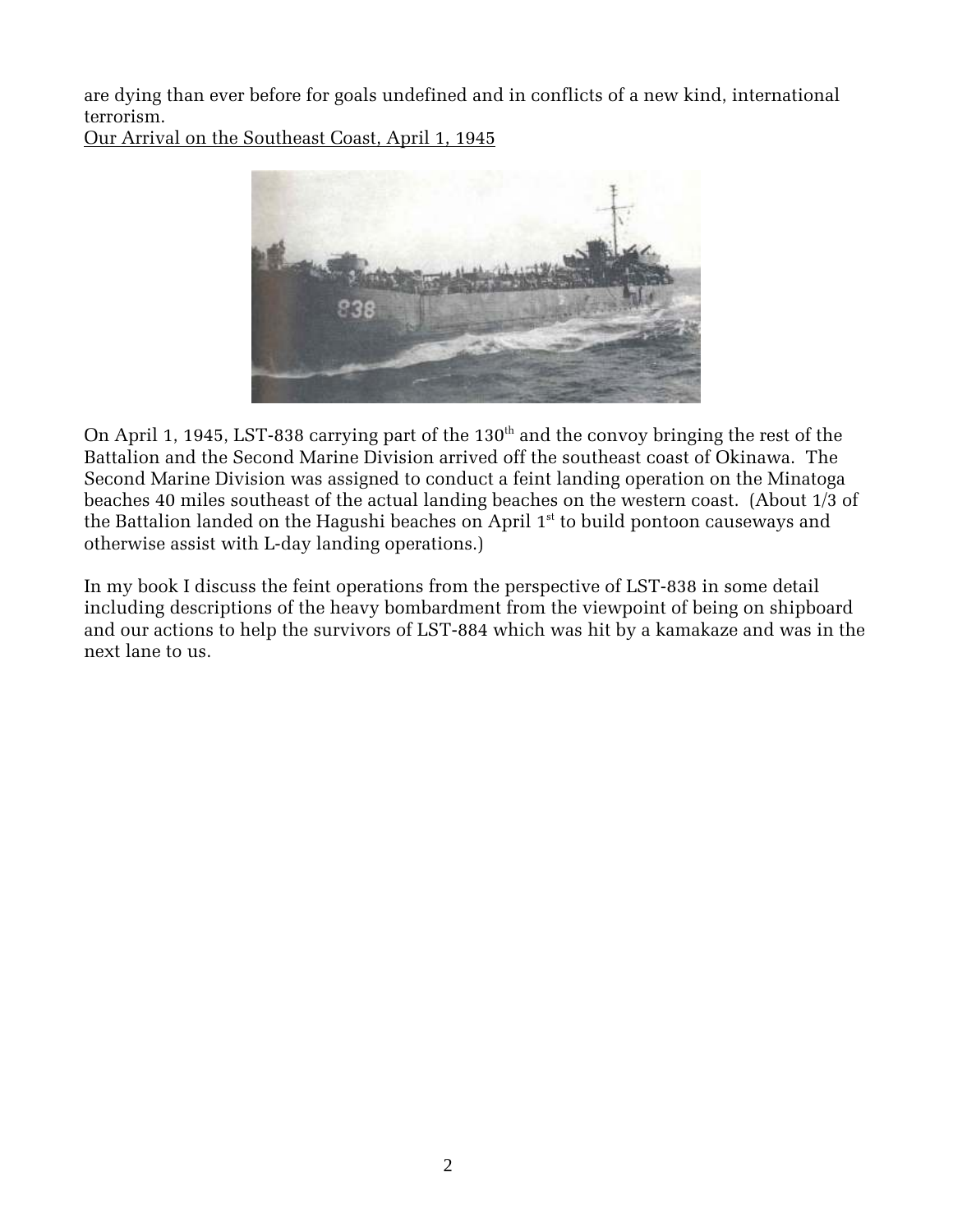## Landing on Green Beach, near Yontan Airfield



We finally received orders to land on the beaches. The ships in the landing force moved to the western side of the island, which had fallen to our main forces. The mouth of the Bishi Gawa River was reached just before noon on April  $12<sup>th</sup>$ . We proceeded to our designated beach about 3 miles to the north at Green Beach near Yontan Airfield. Our LST was more or less in the center of the convoy surrounded by other LSTs. The outer defenses were the attacking Jap planes first targets. Their objective was the larger and more important vessels. However, if they had overshot their objective or had disposed of their bombs and torpedoes, they would machine-gun the lesser craft. On April 12 and 13, the Japs conducted their second major kamikaze attack, the "Second Floating Chrysanthemum."

This one instance the sky seemed filled with enemy aircraft, hundreds of them. I realize now that some of what appeared to be aircraft in the far distance was the burst of our outer fringes anti-aircraft guns. The scene was mind boggling with hundreds of planes in the sky diving towards the ships on the sea below. Now and then an aircraft exploded in mid air or spiraled toward the sea leaving a trail of smoke before a red ball bounded on the waves. Planes could be seen flying at almost sea level to release torpedoes that could pierce the side of a ship then explode in a blast followed by more blasts as the ship's own fuel and ammo joined in its own self destruction.

I was fascinated to the point of distraction of the precautions others were taking. I was out in the open at the ship's rail watching the scene before me, ignoring the entreaties of my mates to take a less exposed position. As the assault on the outer perimeter progressed inward towards us I still could not tear myself from the ringside seat until, out of nowhere, a wounded Jap plane crashed into the sea off our starboard sending a spray of sea water over the ship and myself. Luckily the plane's fuel did not ignite. The Jap plane was close enough for me to see the slumped pilot in the cockpit. Strangely my curiosity was somewhat satisfied and I retreated from the ship's rail to its bulkhead.

Upon landing, the Battalion off loaded the equipment from the LST, which beached across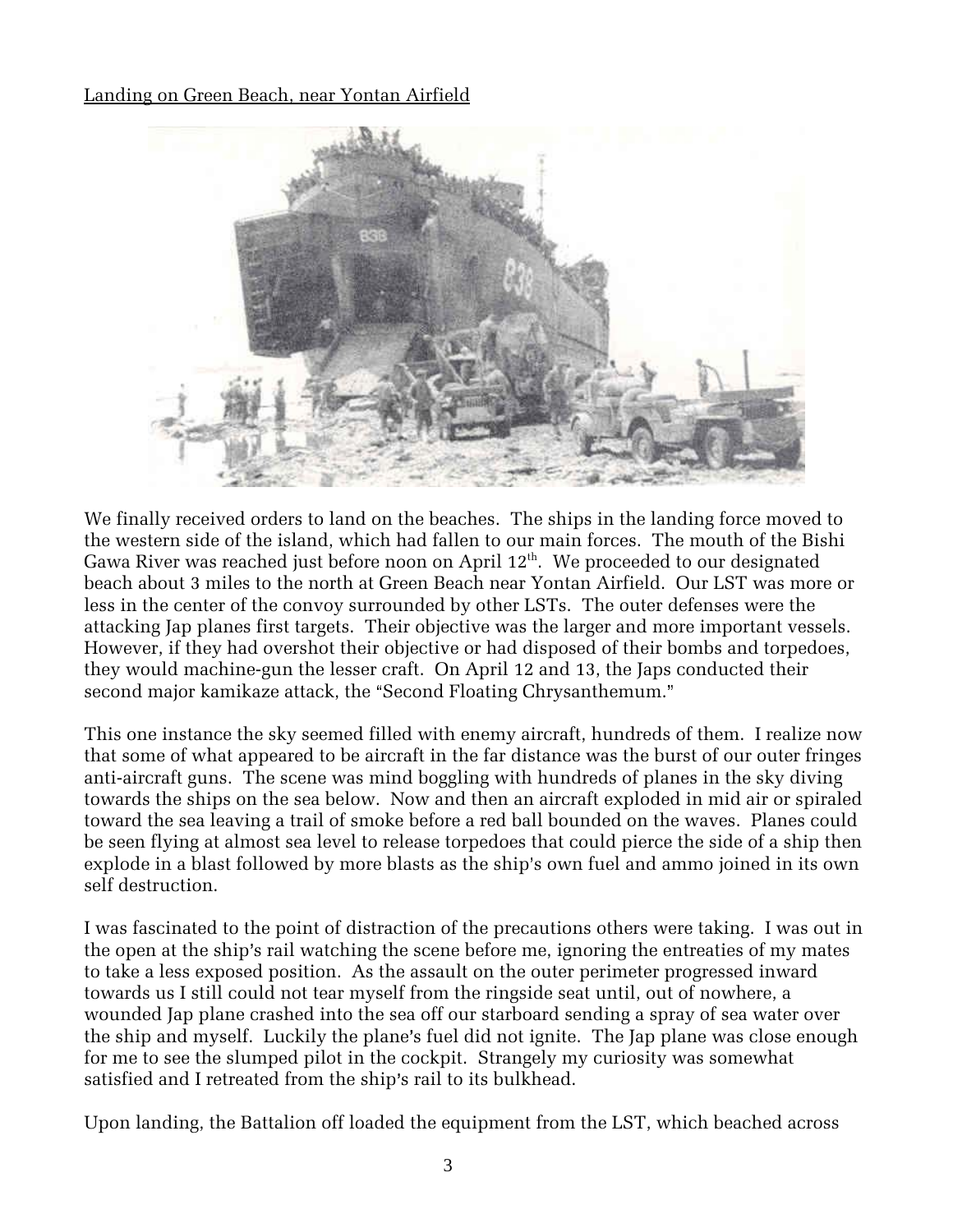the coral reef, opening its passageway for the bulldozers, loaded trucks, and construction equipment to land. Small boats came alongside to receive the high-test gasoline from cranes. When nighttime came the Beachmaster ordered us away for the night. During the night the Japs came over with their second large air raid since D-Day (called L-Day in Okinawa) and the sky was brilliant with tracers. We rode our dynamite laden vessels through that night of fireworks. The next day we returned to the beach and unloaded the rest of the equipment. As recorded in my diary, I went ashore at 1800 hours on April  $13<sup>th</sup>$ .

The First Weeks Ashore



Camp Makibaru April 14, 1945



Camp Makibaru April 25, 1945



Camp Makibaru Command Post April 1945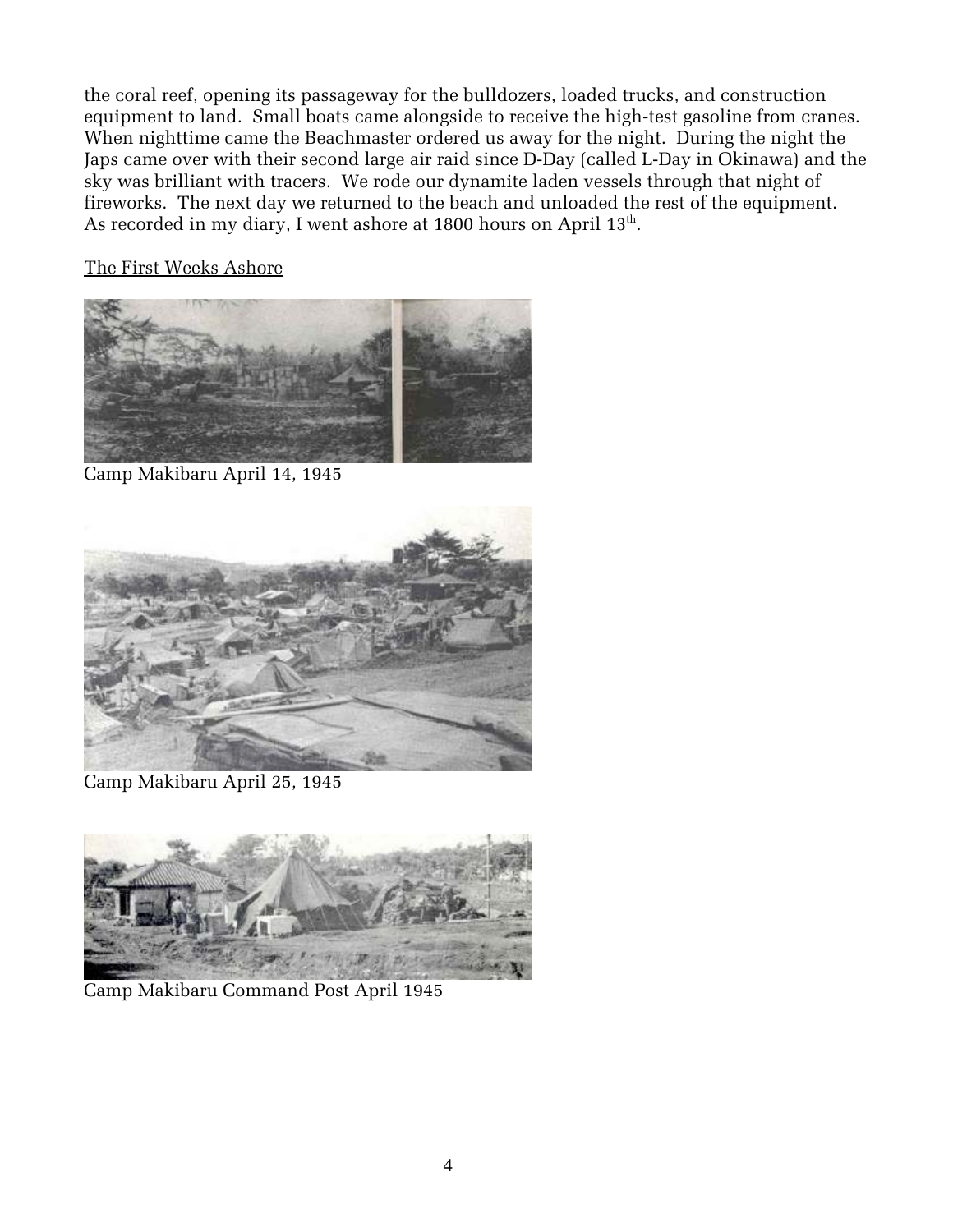

Camp Makibaru tents May 1945



Aerial view of Camp Makibaru ca summer 1945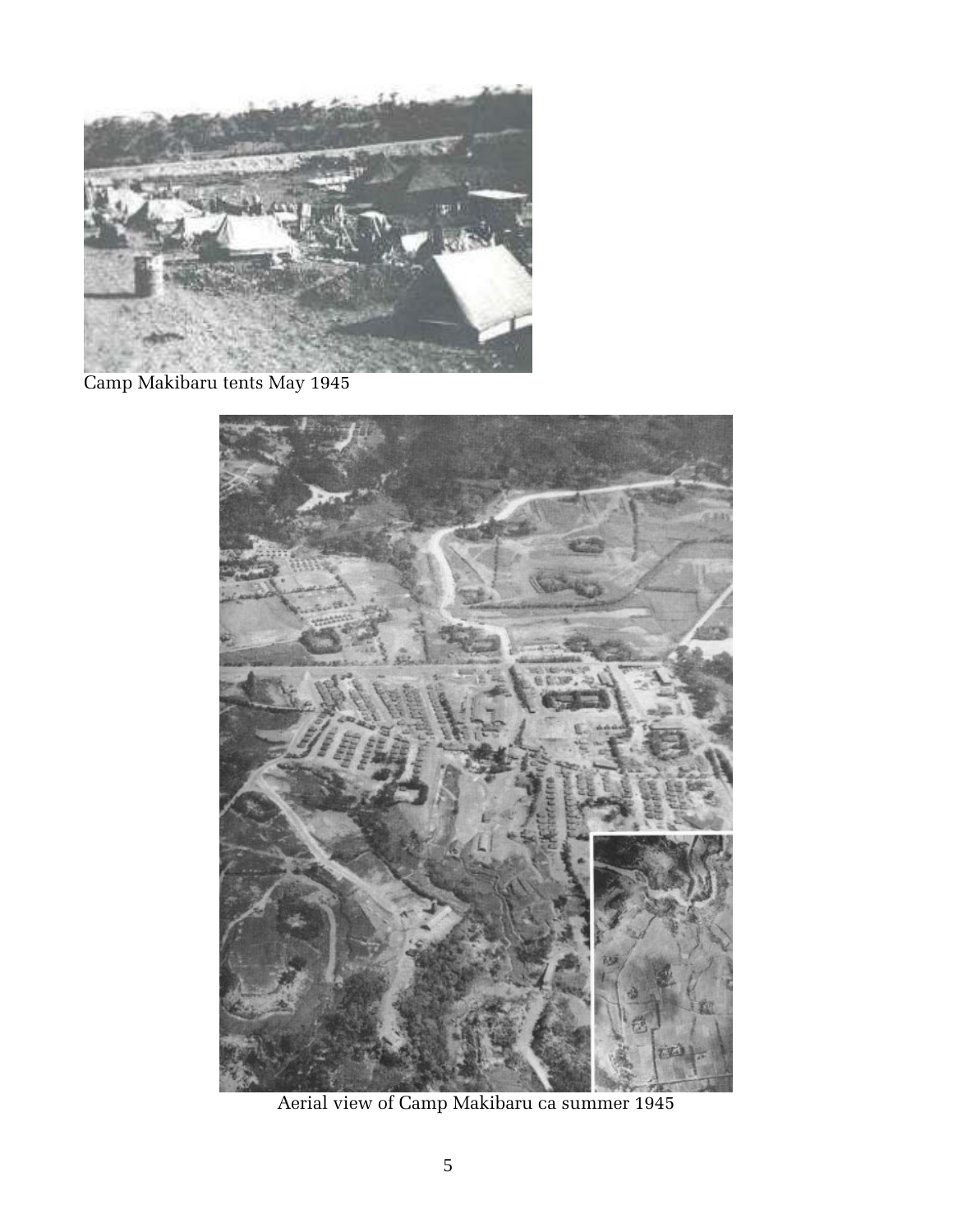On the night of April  $13<sup>th</sup>$  we set up camp at a place called Makibaru. The Battalion memory book states, "130<sup>th</sup> Camp built at the hub of invasion activities between Yontan and Kadena airfields. Camp site approached our first day ashore, April 13, 1945, over narrow Jap roads. The biggest problem was drainage....On Okinawa, though almost all manpower and equipment were needed for combat construction, we gradually dug and drained one of the best camps on the island out of the ruins of the town of Makibaru and the neighboring rice paddies.'' Hence, the camp was named Makibaru, which was situated just north of and bordering the south (main) branch of the Bishi Gawa River near a bombed out bridge.

The first weeks ashore where rough. Our foxholes were dug with care. The weather was lousy with almost constant rain at times. The Battalion memory book states, "Air raids were frequent. Every day saw Kamikaze planes striking for ship or shore installations. Every day saw a few Japs get through our outer air defenses to harass men and machines at work. We got along with little sleep. You would take your life in your hands walking about camp after dark. Lights were out to avoid detection by the enemy. In addition to the air raids, we were subjected to whistling mortar shells like missiles whining over our heads and onto Yontan and Kadena airfields.

The weather was horrible and caused as much misery as anything else. It rained most of the time sometimes coming down in sheets at the rate of an inch or two an hour. This turned everything into mud. Trucks and tanks got stuck making one of the most important jobs of the Seabees more difficult. This was the construction of airstrips and roads out of coral. The hills were mined for this building material similar to the way coal is strip mined.

The rain also cooled things down. It was times like these that contributed to the comparison of a foxhole buddy to a wife. My buddy and I would crouch close together and share our two ponchos for warmth as well as dryness.

### Combat Duty with the Marines

Generally, night found American forces holed up in their foxholes. This was a time the enemy liked to sneak through the American lines or upon an emplacement. It was not wise for the American to leave his foxhole for any reason as he could just as easily be shot mistakenly by his own troops. The first night in combat and in the womb of the foxhole, no matter how benign, was a learning experience of some magnitude. The general rule was one man to a foxhole as this cut down on the dividend of a well-tossed hand grenade. Some disregarded this from the start. Later most did, there being comfort in having company and another set of eyes and ears.

I should point out here that the First Marine Division landed on L-Day near the Bishi Gawa River. During the initial period of the campaign, this Division was responsible for, among other things, hunting down small bands of enemy guerrillas and infiltrators throughout the center of the island. This included the Makibaru area. The enemy force in this area was the 1<sup>st</sup> Specially Established Regiment, ordered to fight a delaying action and then retreat.

The beaches were riddled with craters caused by bombardment from the sea and aircraft strafing them a short time previously. Some of the troops tripped and fell in craters 10 feet deep and had to scream for help to get out. As I said, the Japs had changed their strategy to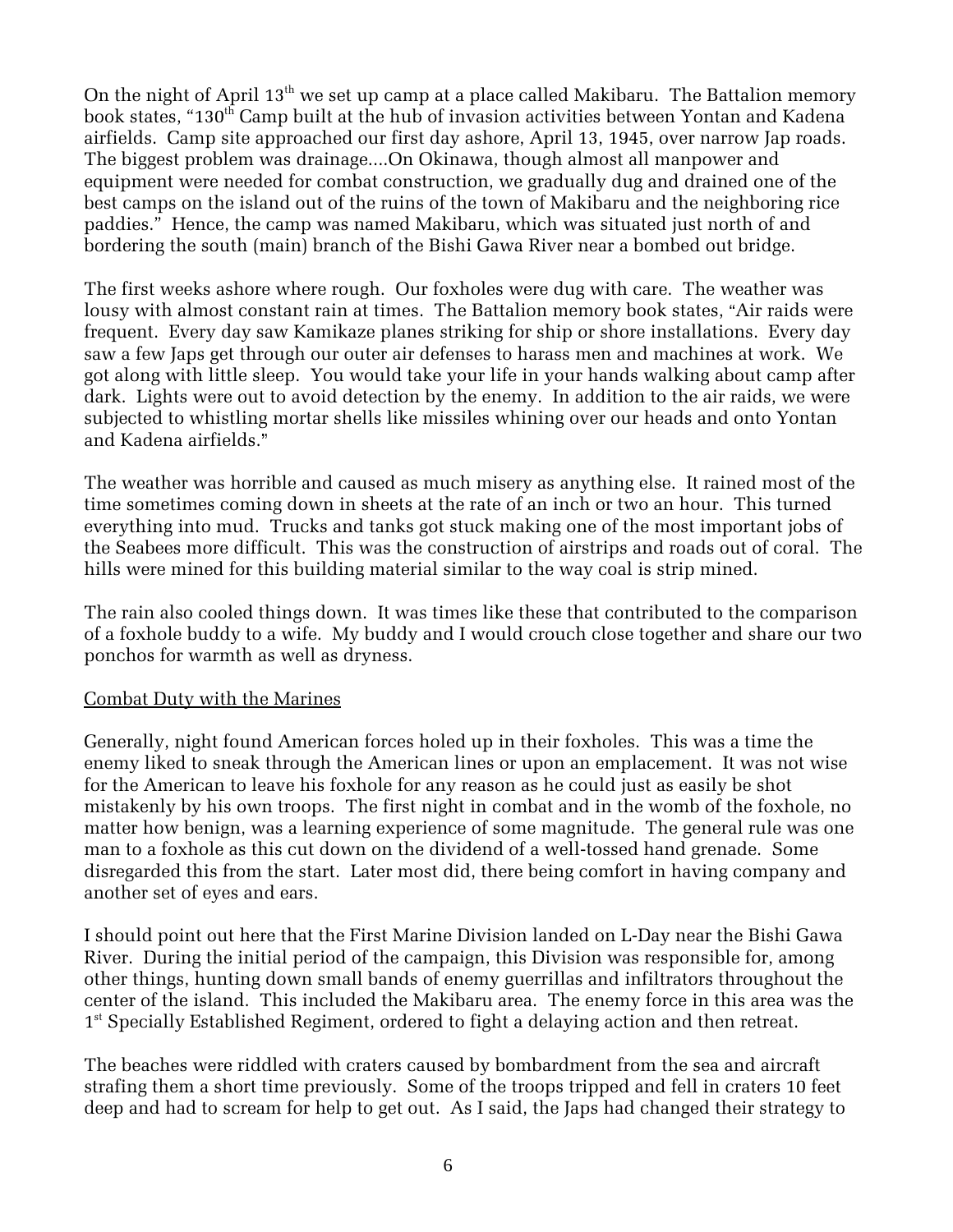one of letting us come to them rather than meeting us on the beaches. The lack of early encounter gave us a false sense of security and a hope that this would be easier than it proved to be.

In mid-morning of the second day the casualty group I was assigned to moved out with a number of trucks loaded with supplies. We were attacked twice by small groups of Jap infantry. They had no heavy armament so they were killed or repulsed with but few wounded on our side. This was the first time I saw who was shooting at me and whom I was shooting at. Regardless of the distance you were never sure if it was your effort that caused the target to fall or someone else's effort. But it gave you satisfaction to think it was your shooting that counted the most.

The assault was moving inland and in a few days the Seabee Battalion was well along in setting up camp near a captured airstrip. The term "camp" means temporary; "base" means more or less permanent. Even before living conditions were evaluated, the construction phase began.

The Marines and Seabee casualty groups were now a mop-up team whose job it was to hunt out the Japs who stayed behind the lines to act as snipers and to do diversion action. Along with the Marines I shot at burning Japs as they fled from their cave hideouts. I was never sure if I shot the fatal bullet, but I contributed. The second greatest smell I remember, second to dead and decomposing bodies, was that of burning human flesh. The smell of burning steak could never be confused with human flesh. For one thing, human flesh smells sweet. It was about this time that I got a Jap I could claim as mine. Four Marines and two of us casualty group members were sent on a side trail to check for any snipers or straggling bands that the Japs may have left behind. I would like to interject here that by now the members of the casualty group were accepted by the Marines as part of their cadre.

The reason for this hesitancy is that in combat you like to know your comrades -- who has had previous combat exposure, who is compatible and can be counted upon, and who may be questionable. So, the six of us made our way on full alert along the path that was about a wagon's width and most likely once used by native farmers. Vegetation had grown high along its sides but the bombardment had taken a good share of this down. We were especially aware of and watched the craters and mounds caused by this bombardment. We were spread out in military fashion, a fair space about each individual. We had progressed maybe a mile or so from our take off point when out in front of us appeared four Japs. They must have been crossing the path's clearing as they were taken by surprise as much as we were. They yelled something, as did some of us. In a twinkle of an eye, they started firing and charged toward us.

We dropped to one knee or flat on the ground and returned fire. Both sides were firing as fast as a trigger finger would work. We had the advantage not only because there were six of us but also because we dropped to a stationary position. The charging Japs were also firing as fast as possible but with little accuracy. This was a noticeable difference in the Japanese and American actions. In many cases the Japs liked to charge, perhaps thinking that this would unnerve their enemy, which it did. But not enough to compensate for the advantage of a steady aiming possibility from a stationary position.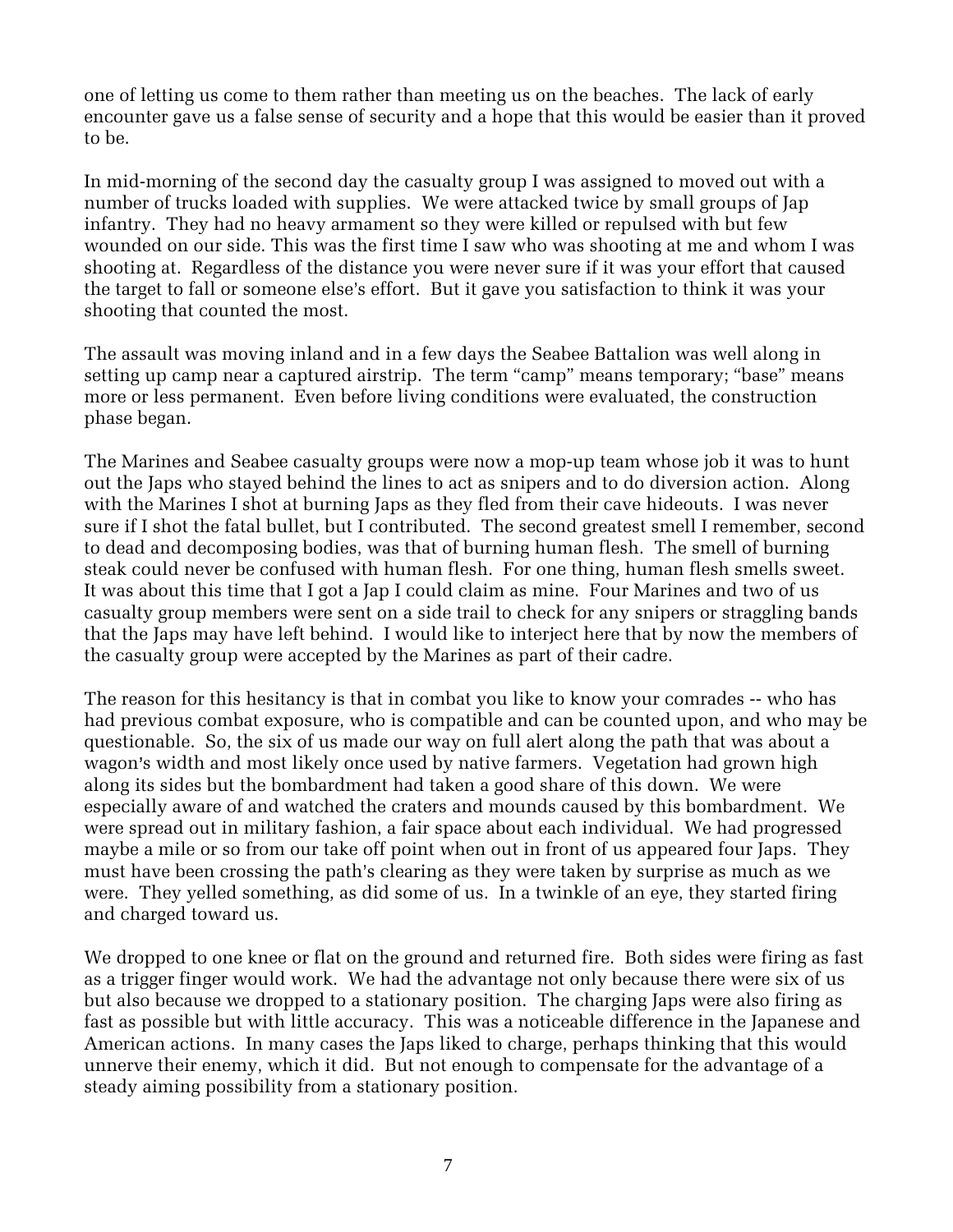It was all over in a few minutes. This time I knew I had got my kill. For in their charge one Jap got to within thirty feet of me when I hit him in the head and gut, the head hit being what counted. A gut shot, while in the long run often fatal, may not stop the shooting. In the short run a charging man can still function for a period of time, long enough to get off shots and cover some space of ground.

It had become the habit of both sides of the conflict to mutilate the bodies of the dead and leave them as a warning to others who might pass by. But we were far enough behind the lines that it was unlikely any other Japs would be passing this way. So we dispensed with this ritual. I don't think there was anyone among us who had the stomach for mutilating as the subject did not even come up as we drug the bodies to the side of the road and proceeded to whatever lay ahead.

What lay ahead was a second encounter with Japs within an hour. We first heard a laughing noise behind us and then running foot falls. We all dove into the underbrush beside the path, half on one side and half on the other side. We were not setting up an ambush necessarily until we knew the numbers. Well hidden we were and a good thing as about 15 Japs came jogging at a good pace right by us. They were within 15 feet of us. Such was the game of hide and seek in the Pacific on land as well as on sea, as the naval history of the Pacific War will tell you.

Our leader said we should return and report what we had just seen. That many Japs behind the lines may be significant in association with other intelligence being collected by other groups such as our own. On returning and reporting it seems that from other information gathered, the Japs were pulling back their harassment groups and snipers to strengthen their rear lines. This proved to be true.

My last assignment with the Marines was for our group to go back to the trail we had just returned from and cautiously prod forward till we found or met resistance; then to stop and send a runner back with the location. I imagine this act was repeated all along the area for some distance. We were not to engage if this was possible; just locate. Of course, everyone knew the likelihood of this was slight.

We got well beyond the point on the trail where we turned back from our last encounter with the Japs. It was getting dark and so we made our foxholes for the night with half of our force on one side of the pathway and half on the other side. We made the holes deep and the weather looked good. But in the island climate, minutes could change all this. Here the jungle had not received the devastation as some of the rest probably because we were in a gully or a narrow valley. The only sky you could see was directly overhead.

Something comes to mind. In Hawaii it was a pleasure to lay on the beach or outside the Quonset hut and look at the sky full of stars. This night as I looked up to get a tentative weather forecast, I realized it was the first time I had seen stars since I left the ship bringing us into the combat zone. You don't look up at the sky when in a combat zone. The sky is of no use to you. It's mother earth that offers you refuge as you dig into her and try to hide.

We had been in our foxholes but a short time after darkness enclosed us when shouting and rifle shots assaulted us from all sides. Fortunately, for some reason it was a few seconds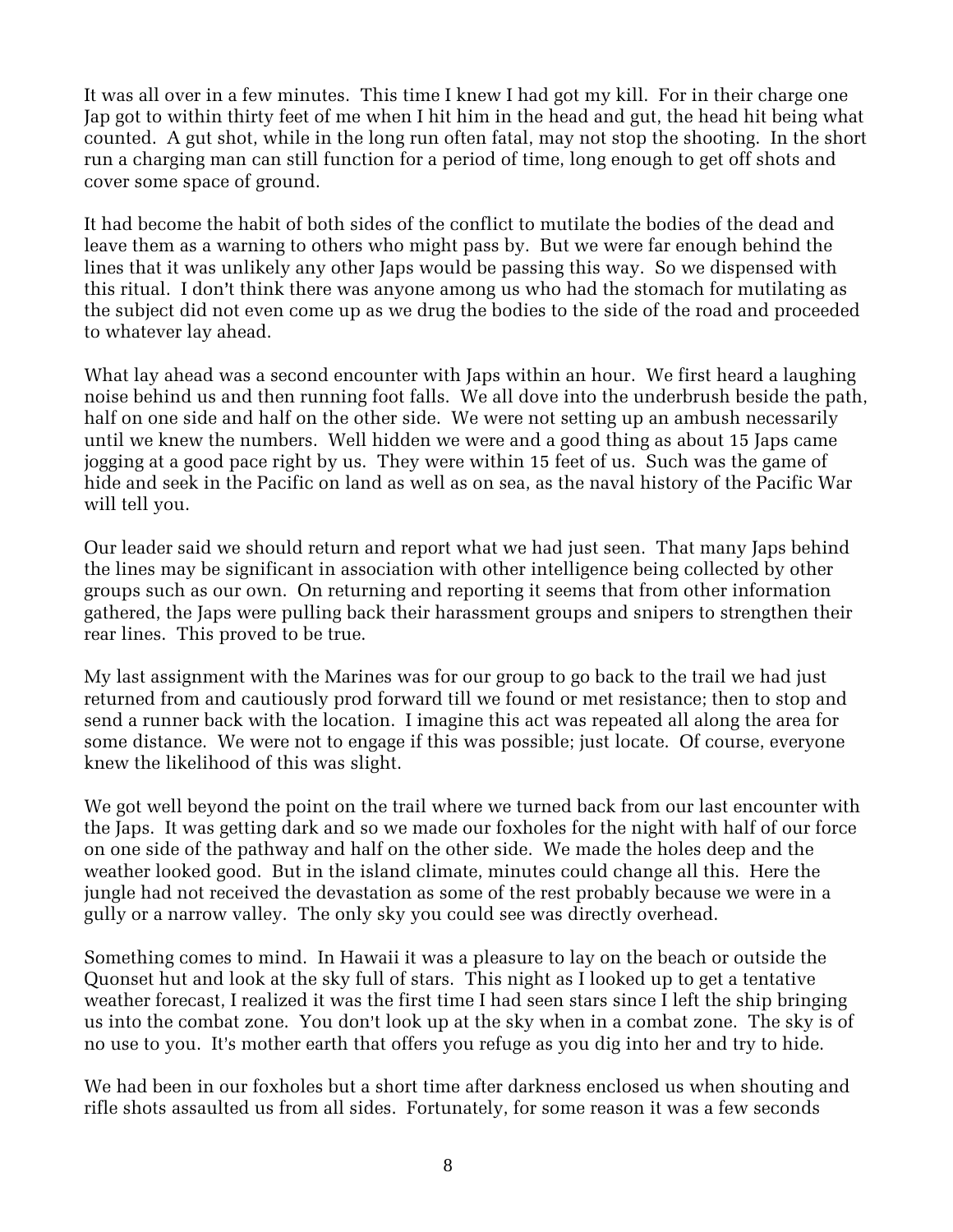before the assault members exposed themselves. It was obvious at once we were out numbered and while we were dug in and ready it would only be a matter of time before we would be over run.

But only moments after the Japs attacked, a large detachment of Marines came from what seemed like nowhere and they far outnumbered those who just seconds ago had the advantage. The battle lasted but a short time. There were many downed Japs but only a few Marines. I never did know if we were used as decoys or were just lucky. The Marines who rescued us were so confident that the encounter was over they bedded down in convenient niches without going to the trouble of digging foxholes.

The Marine body that rescued us proceeded on and our casualty group returned to our original base. The 130th Battalion was in full swing building roads and reconstructing Yontan. The 130th Naval Construction Battalion camp was set up not far from the banks of Bishi Gawa River that flowed west to the East China Sea. This was a place called Makibaru and, as stated previously, was at the hub of invasion activities between the two airfields.

The casualty group was with the Marines less than three weeks. We cooks were especially needed back with our units. Following casualty duty, we arrived at what was to be our camp and had dug our foxholes for the night in the area that would be the location of our tents and company streets. The Jap air force was in full action bombing the two air strips between which was our location.

Above the area that would be our home was a ridge at the top of which ran an irrigation ditch. The ditch was dry. The action overhead became very intense, enough so that our foxholes no longer seemed deep enough. So we took to the irrigation ditch. We stayed until we thought the worse was over. As we rose to go down to our foxholes below, a plane's roar assaulted my ears. I looked to my side down the trench and a shell, red and glowing headed straight towards me. I fell backwards into the ditch, the shell whooshing overhead. I am sure it was higher than I thought but it was close enough. I peed myself.

The location of the camp was unfortunate for the first several weeks as it was just off a direct line between the two airstrips. Thus, the attacking Jap planes sometimes strafed right across our camp as they struck one airstrip and in seconds were over the next. This brings to mind *Washing Machine Charley*. It was a Jap plane that flew nightly for awhile. It came alone and seldom strafed or dropped bombs.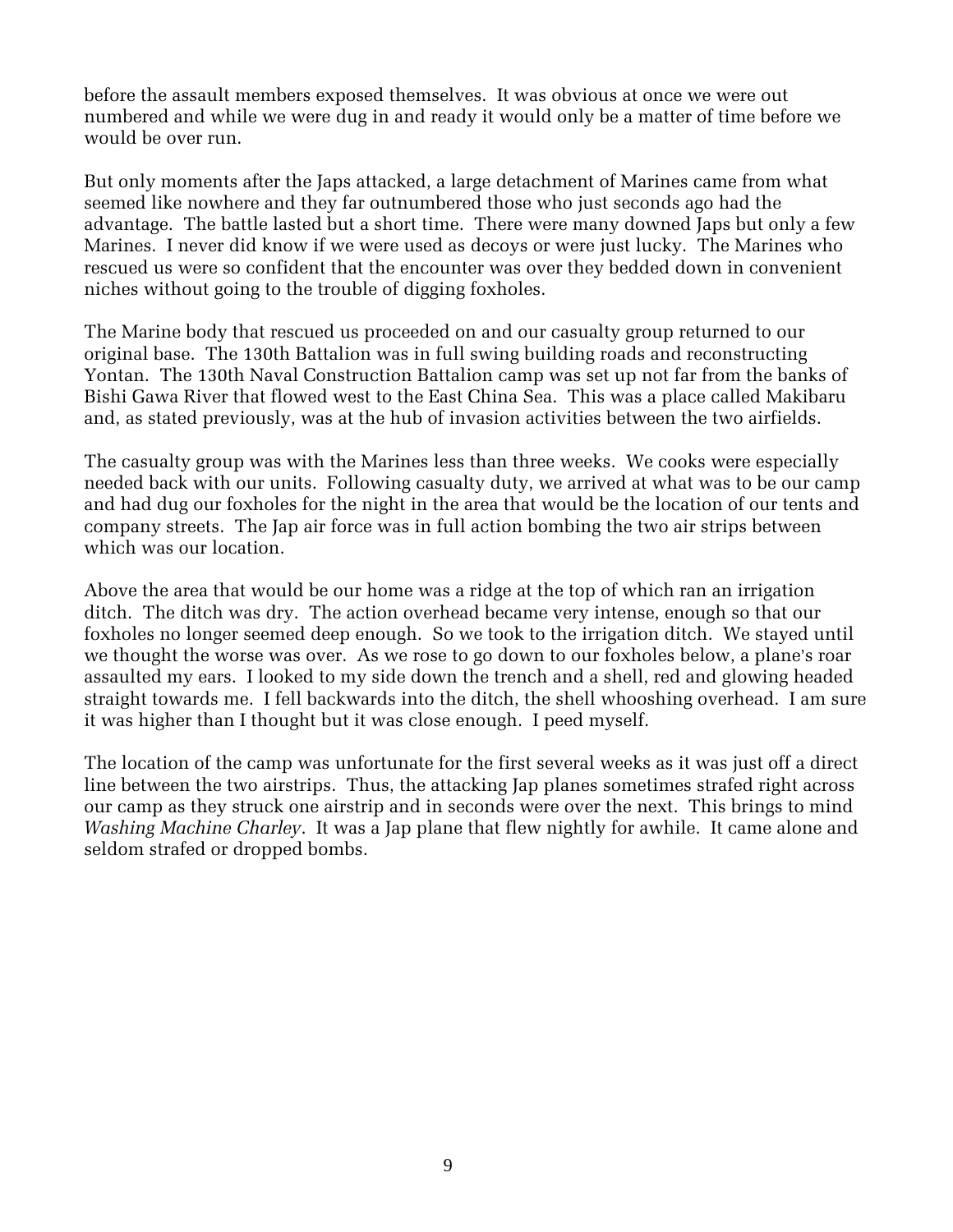But it came in the gathering darkness. Its motor sounded like it was on its last legs. Hence the name, *Washing Machine Charley*.

I recently had an electro cardiogram with ultra sound. The sound effects brought this long ago incident to mind. After a few times of diving for cover we felt so unthreatened that we just stood our ground and tried to see him. Why he was never shot down by our anti aircraft I don't know unless they decided also that he was no threat. Our fighter planes seldom left ground at night.

Post Invasion Duty



First temporary post office, Camp Makibaru



Permanent post office, Camp Makibaru



Mess hall, Camp Makibaru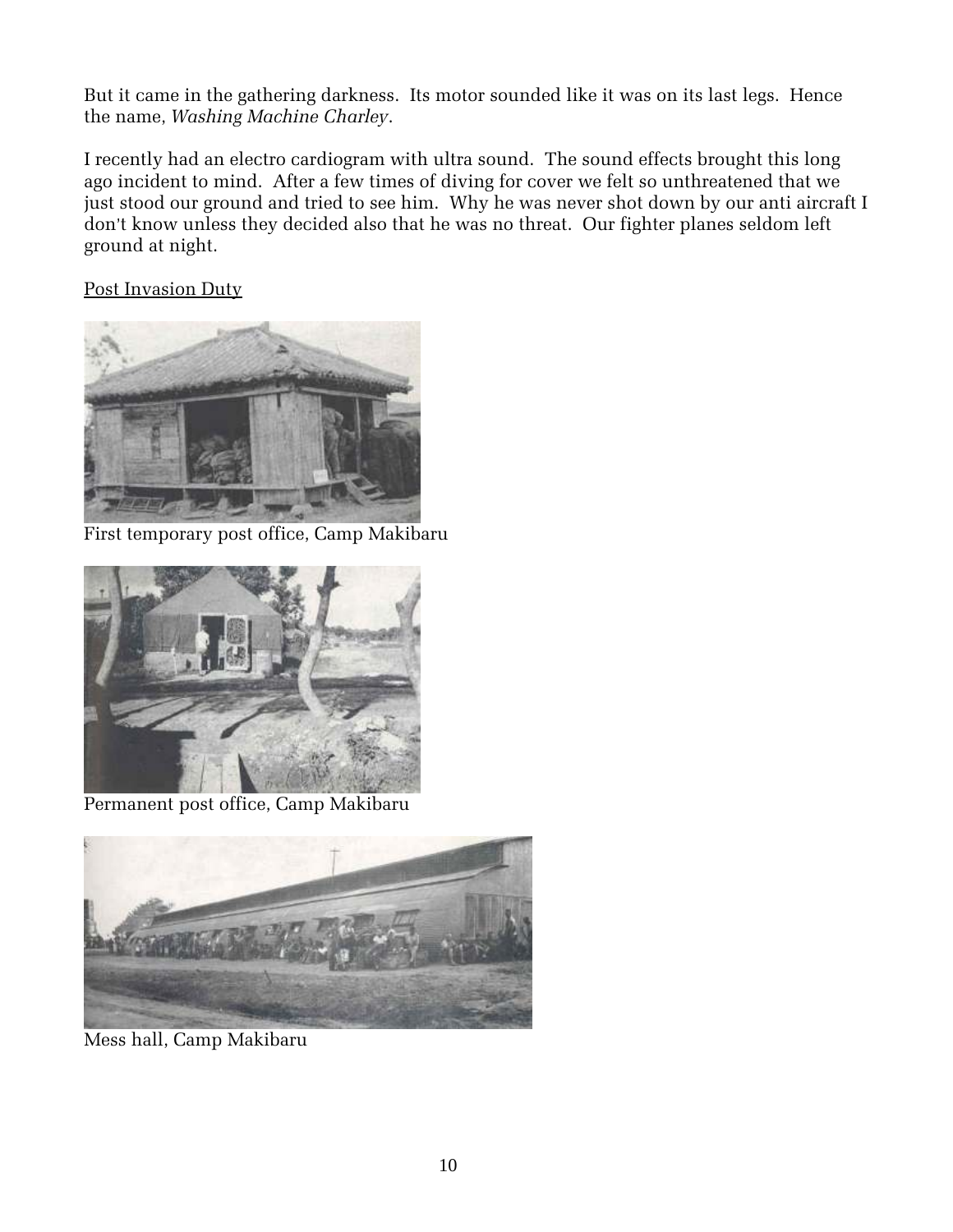

Mess hall, night scene

I again became chief of my watch in the galley. I don't know if mine was the "port watch" or the "starboard watch," Navy lingo designating the two shifts. The first few weeks we handed out mostly C-rations, etc. But in no time supplies were flowing in.

To illustrate our normal cuisine after the camp was secure, the Battalion memory book states, -A typical supply issue on Okinawa was 425 cases of Spam, 90 cases each of corned beef and hash, 150 cases of eggs, onions, and potatoes, all dehydrated, 150 sacks of rice, and 150 sacks of Navy beans.

The galley is one of the first facilities to be constructed and supplied as the Seabees, like the Army, travels on its stomach. Our galley was the first fully functional one on the island and would remain so for some weeks. We became so popular we had to do the unthinkable and restrict our services to ourselves and, on the side, to our Marine friends.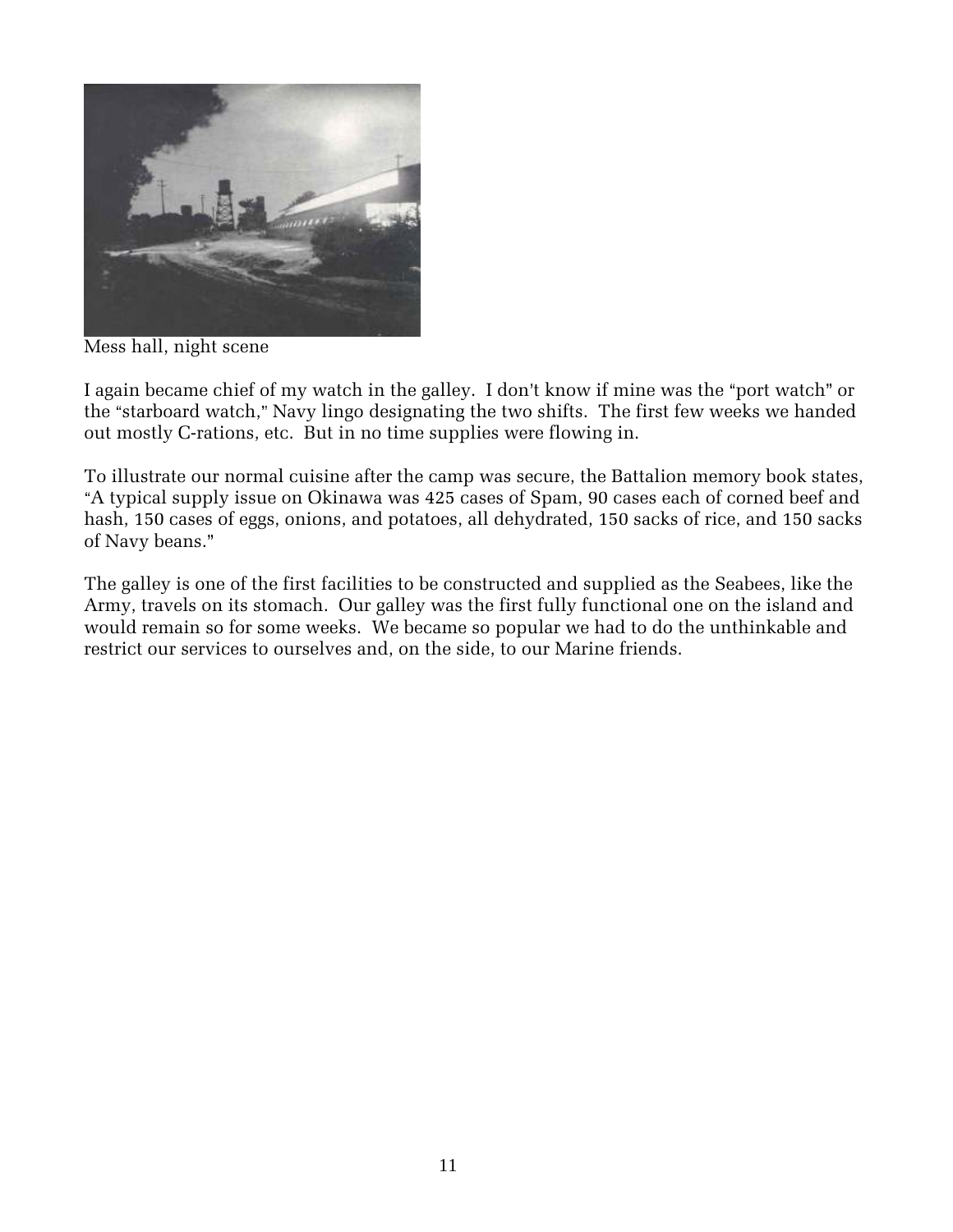

Map with drawing by David Law

The center grid plotted by David Law [see photo 14] is the location of Makibaru. Note the curve in the river near the bottom of the grid and the entrance to the camp near the top of the grid. This shows the geographic relationship of the camp to the two airfields, Yontan and Kadena. The "modern bridges" highlighted on the above map would be where the Bailey Bridges were laid down by the  $130^{th}$  in April 1945. The Kadena traffic circle is also highlighted on this map, again the original circle being constructed by the 130<sup>th</sup> in April 1945.

The 130th Battalion made a lot of firsts. We had the first operating galley, the first hot shower, and the first to have our camp laid out and all personnel under canvas. We were the first camp with coral paved streets.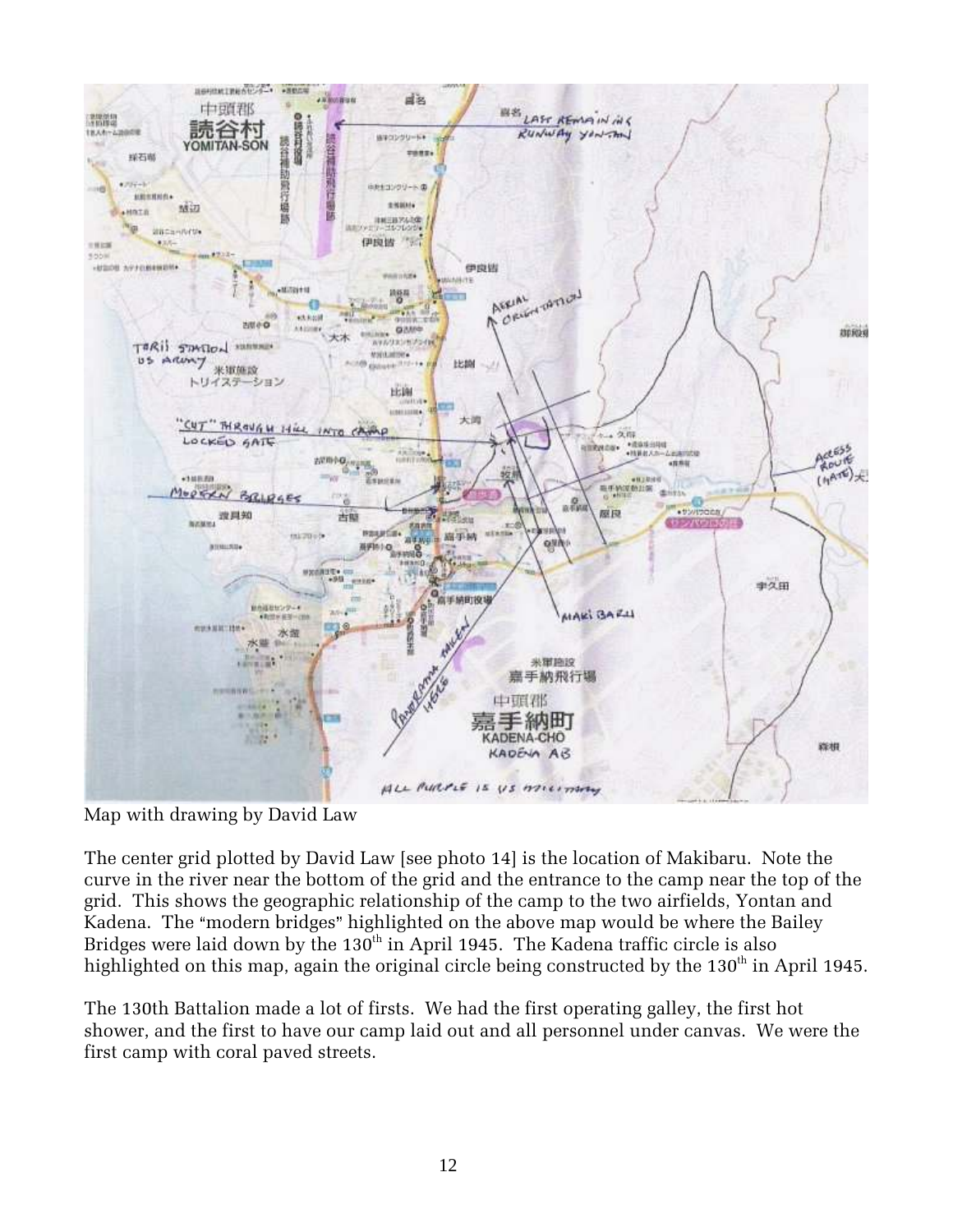

Makibaru Street Scene, 1945



My tent and mates, 1945

Our tent, shown above, was located behind the amphitheater and facing the street. Note how we improved the place with palm trees and pine trees. The little white picket fence made it seem real homey.



Mass at Makibaru, April 1945

The above picture was taken during the early period of our occupation at Makibaru. The priest offering Mass is an Army chaplain. This photo depicts a yearning for a belief in a higher power, which would see the troops through this time of difficulty. Remember, at this time in the life of our camp we were being subjected to strafing by Jap planes, which were fearful in themselves. Previously, I talked about an example of a round coming straight at me. Note in the above photo the water tower in the left rear. This indicates that this service was held near the mess hall and probably in front of it, at the head of the valley or gully where the amphitheater, Jake's Bowl, was built.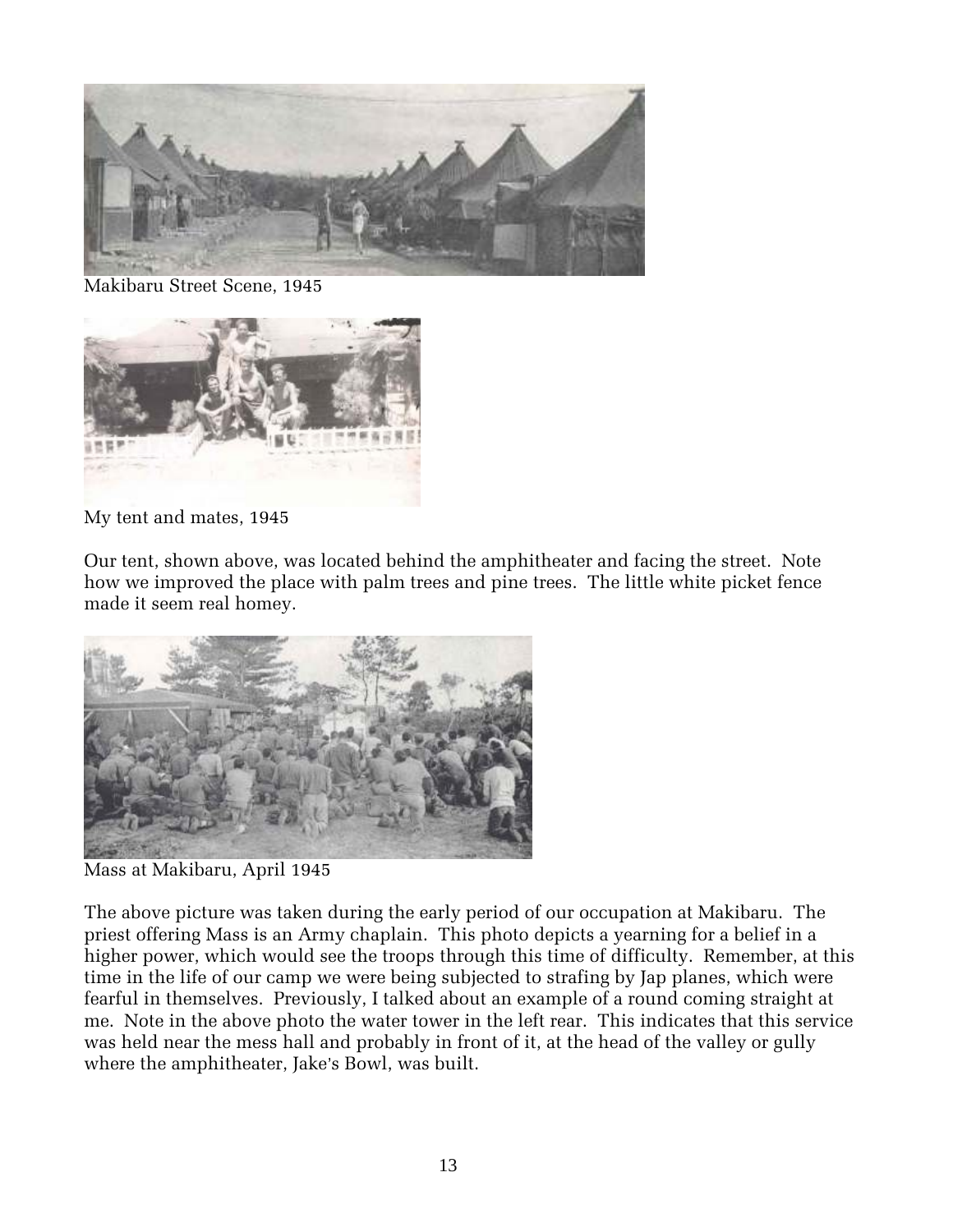

Jakes Bowl - the outdoor theater - during construction, May 1945



Jakes Bowl dedication, evening of May 29, 1945



Jakes Bowl, summer 1945

The 130<sup>th</sup> Battalion was also the first to have an amphitheater and, thanks to our chaplain who had the right connections, the first to show nightly movies. One of *Washing Machine Charley's* last visits was in the middle of a musical movie being shown. They did not even turn off the projector. But some of the less hardy souls left their sandbag seats. Yours truly didn't budge.

The idea for Jake's Bowl was undoubtedly born at Camp Ewa, Hawaii. During the 130<sup>th</sup>'s 10month assignment at Ewa, they renovated the outdoor theater known as the Ewa Emporium. The Battalion memory book states, "Okinawa was a repetition of Ewa except that the nightly movie, augmented by an occasional stage show, was the major social event for the enlisted men on the island. After mail from home, movies were the most important item for morale.''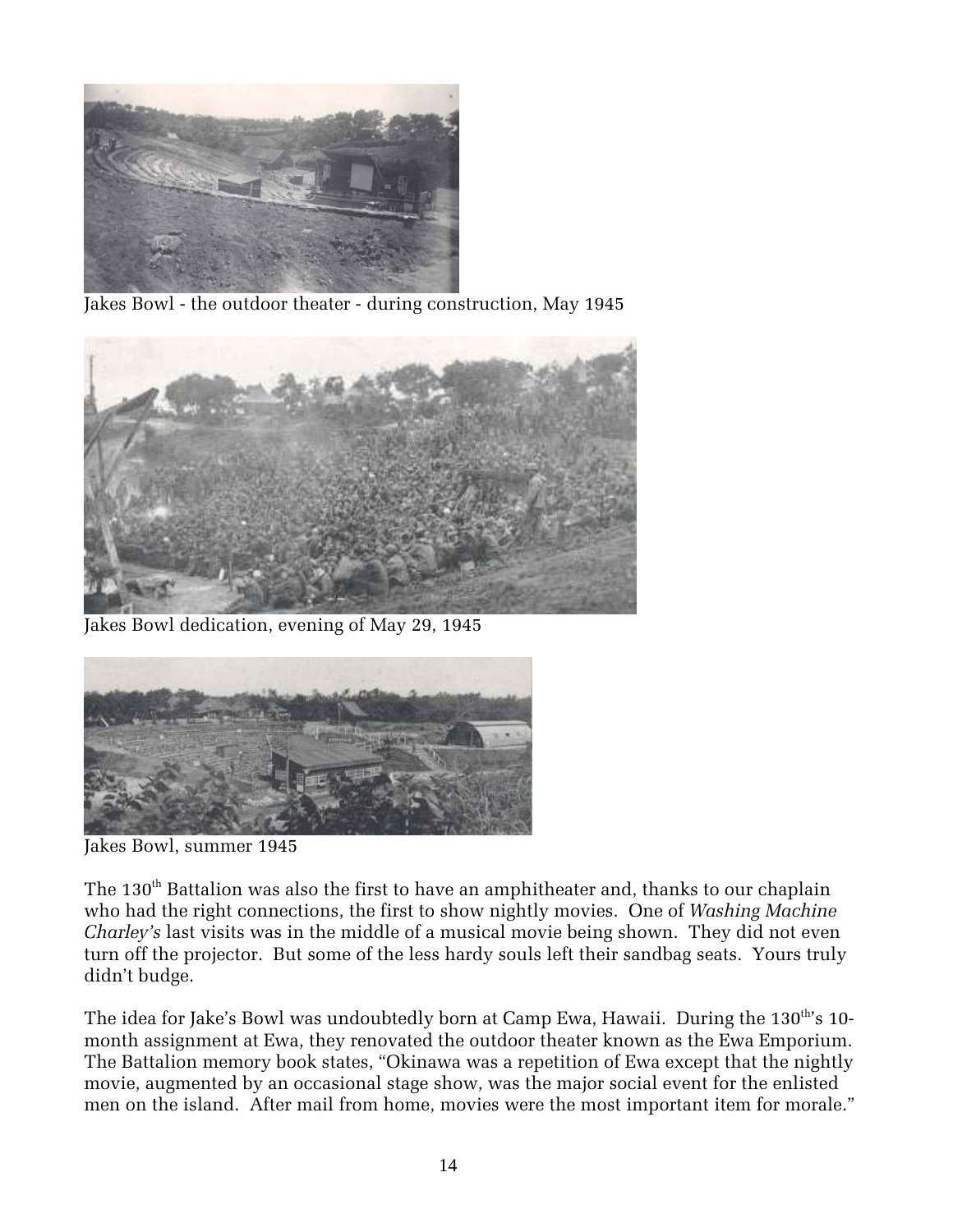One final comment regarding Jake's Bowl is worthy of mention since it provided an escape from the monotony and rigors of military life in 1945 Okinawa. On Tuesday, May 29, 1945, Jake's Bowl was dedicated before an audience of the entire Battalion. The weather was especially miserable during the period May 22 thru May 29 of 1945. Lots of rain and lots of mud.

However, on that Tuesday evening, the Battalion made entertainment history. The Battalion memory book states, "That was the night we dedicated 'Jake's Bowl' and for the first time Japanese civilians entertained American Service Troops. We sat in a drenching rain to see a group of five girls and two men interpret their native Okinawan folk songs and dances. As a finale of the show, the five girls sang ''Auld Lang Syne'' in Japanese. We all joined in with the American version, an experience we are not likely to forget.

Before closing this chapter on my Okinawa experiences I want to mention a few things about the overall mission of the 130<sup>th</sup> Naval Construction Battalion on Okinawa. We were sent to this island campaign not only to support the island's conquest but also to prepare Okinawa as the launching point for the invasion of the homeland islands of Japan. Initially, based on preinvasion aerial photos, the military thought that Okinawa would support 8 airfields for the final Japanese invasion. By late April 1945, Admiral Nimitz concluded that the island could harbor 18 airfields, enough to handle the whole air force, which was planned for transfer from England following the end of the European campaign.

Our work included building and improving roads and bridges, extending and building runways and related facilities at Yontan airfield, putting up Quonset buildings such as Lt. General Jimmy Doolittle's quarters and staff buildings, building ''Radio Okinawa'' whose slogan was ''A stone's throw from Tokyo,'' - just to name a few activities. We were one of five Seabee battalions on the island, which were organized into the  $44<sup>th</sup>$  Naval Construction Regiment. Secondarily and as time and resources permitted, our construction swabbies would build up and improve living conditions at Makibaru.



Pump station for camp water supply, Bishi Gawa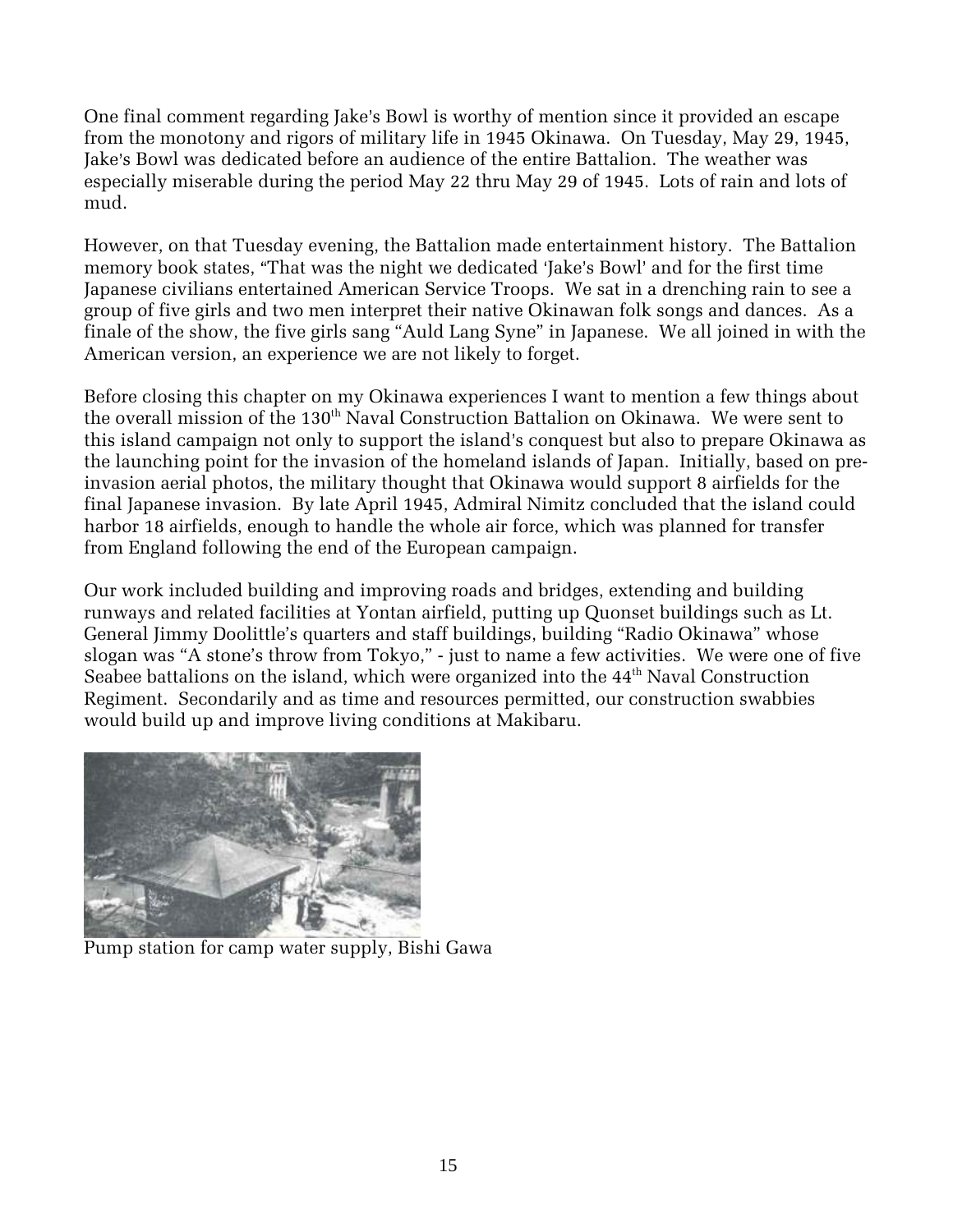

Pump house view from river



Makibaru water tower and distillation unit

The next few photos pertain to our camp water supply the source of which was the Bishi Gawa River. This river was also known as the Bisha Gawa River, but is referred to in both ways by the Seabees. I have chosen to use the Bishi Gawa for purposes of this historical record. The Battalion memory book states, "Upon arrival at Okinawa, another subdivision was added to the department [mechanical department on the  $130<sup>th</sup> NCB$  construction organization chart], the camp water plant. River water was pumped 800 feet from the Bisha Gawa to the water purification plant where it was discharged into 3,000-gal. Tanks to provide flocculation and prechlorination. After standing quietly for 45 minutes, a chemically formed floc (white, fluffy, precipitate) settled on the bottom, taking with it the dirt, impurities, and other foreign matter in the water. The water was then discharged through sand and gravel filters, and additional chlorine was added. A distillation plant was operated as a subsidiary. It provided additional water, steam, and hot water for showers.

The 130<sup>th</sup> constructed a cooling tower for the blood bank. Over 15,000 gallons of refrigerated whole blood were flown from the States to Okinawa, helping reduce the mortality rate. Cooling towers made this possible.

The Battalion memory book states that the 130<sup>th</sup> "...completed the road to Island Command, pushed route 16 west to Purple Beach (immediately south of the Bishi Gawa river mouth), widened the causeway at Yellow Beach so that four LST's could be unloaded simultaneously, and helped the 84<sup>th</sup> NCB build the landing strip and parking apron at Yontan."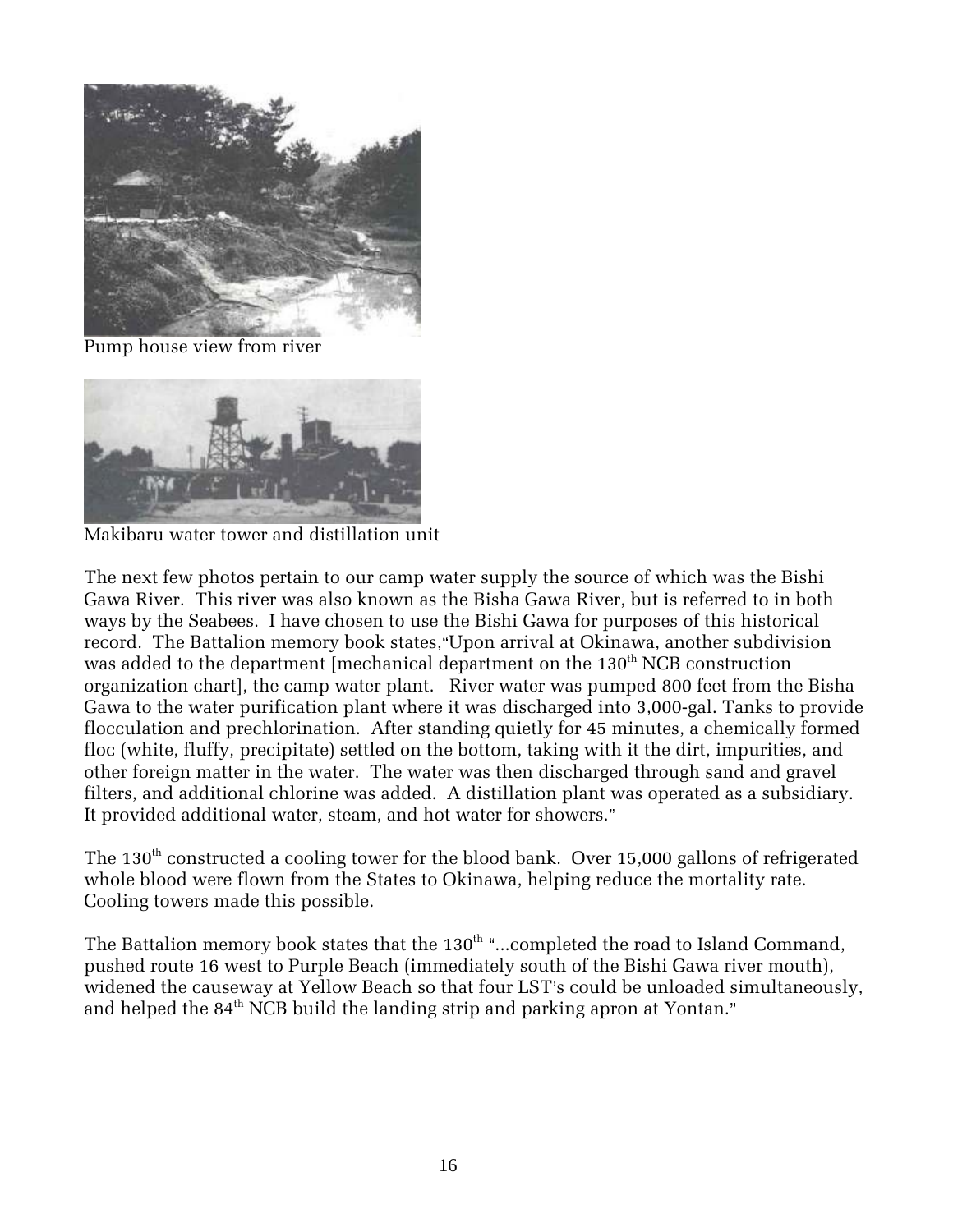

Kadena traffic circle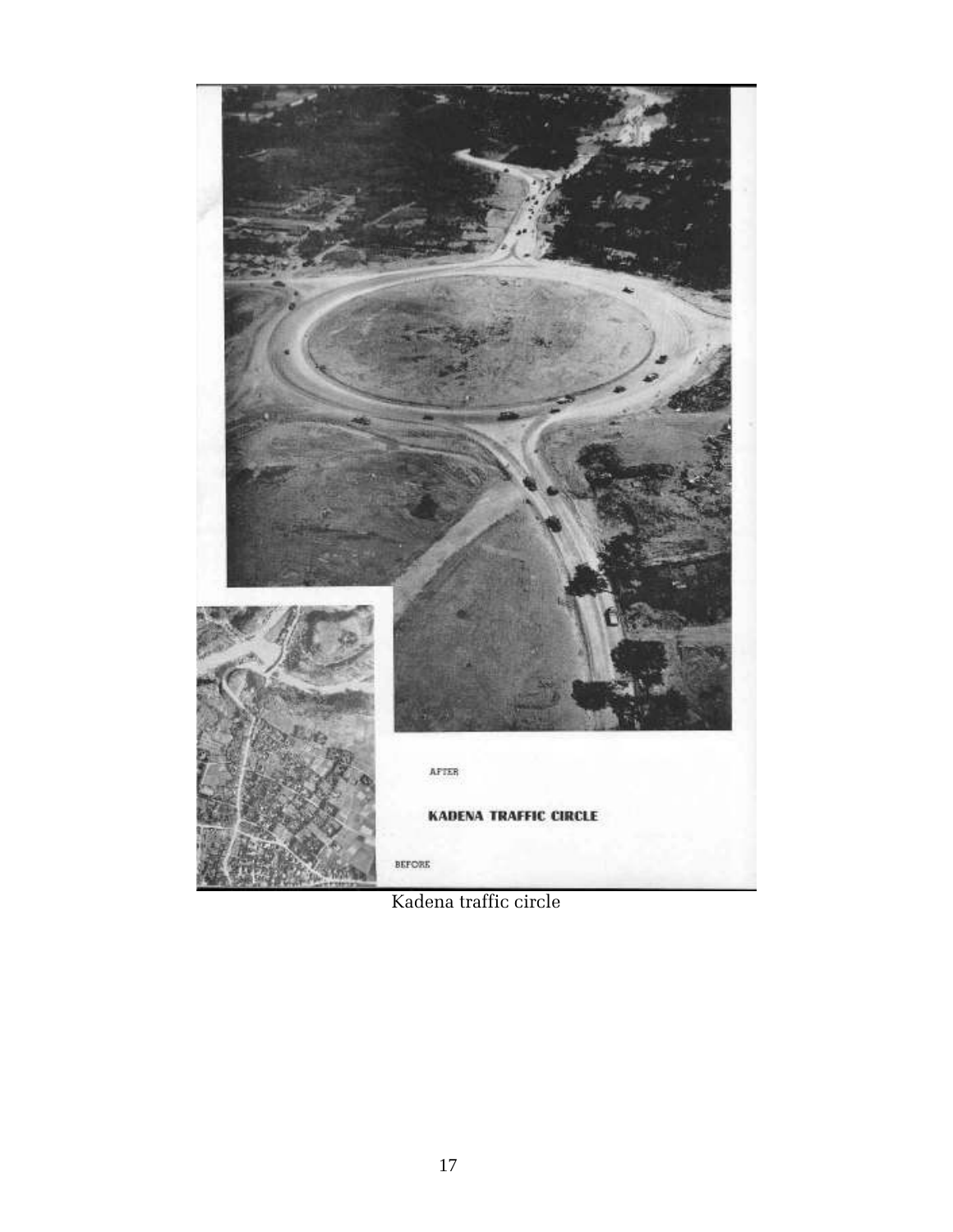

Bailey Bridge construction



Bailey Bridge operation

One of the  $130^{\text{th}}$  Battalion's first projects was to alleviate traffic jams on the main north-south highway (called Highway 1) which is described in the Battalion memory book as a ''wide cow path." The book states, "Deep ruts and frail one-way bridges bottle-necked traffic. Roads had to be rebuilt many times. Heavy combat equipment churned them into a reddish chocolate whip.''